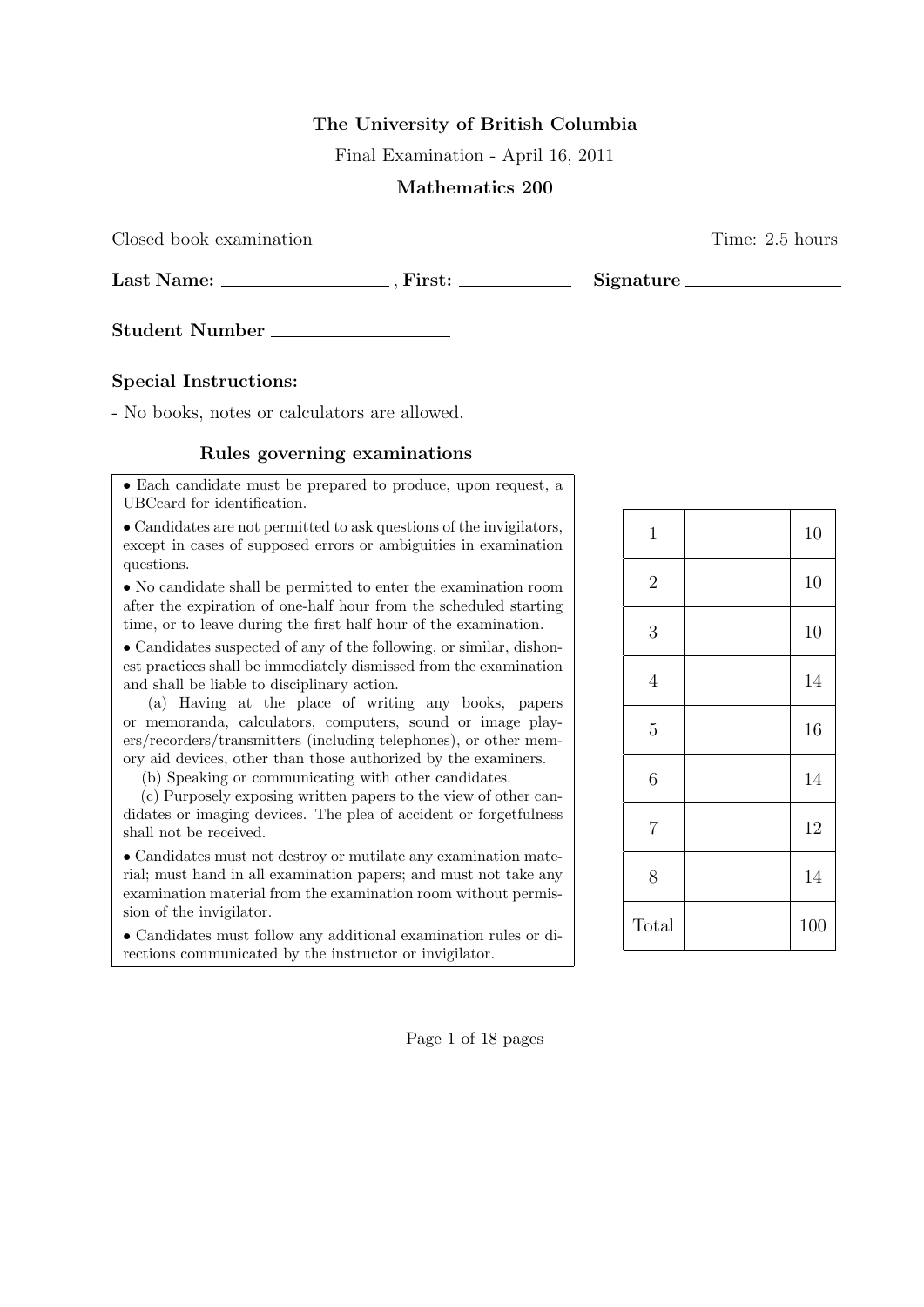[10] 1. Let  $A = (2,3,4)$  and let L be the line given by the equations  $x + y = 1$  and  $x + 2y + z = 3.$ 

- (a) Write a vector equation for L.
- (b) Write an equation for the plane containing A and perpendicular to L.
- (c) Write an equation for the plane containing A and L.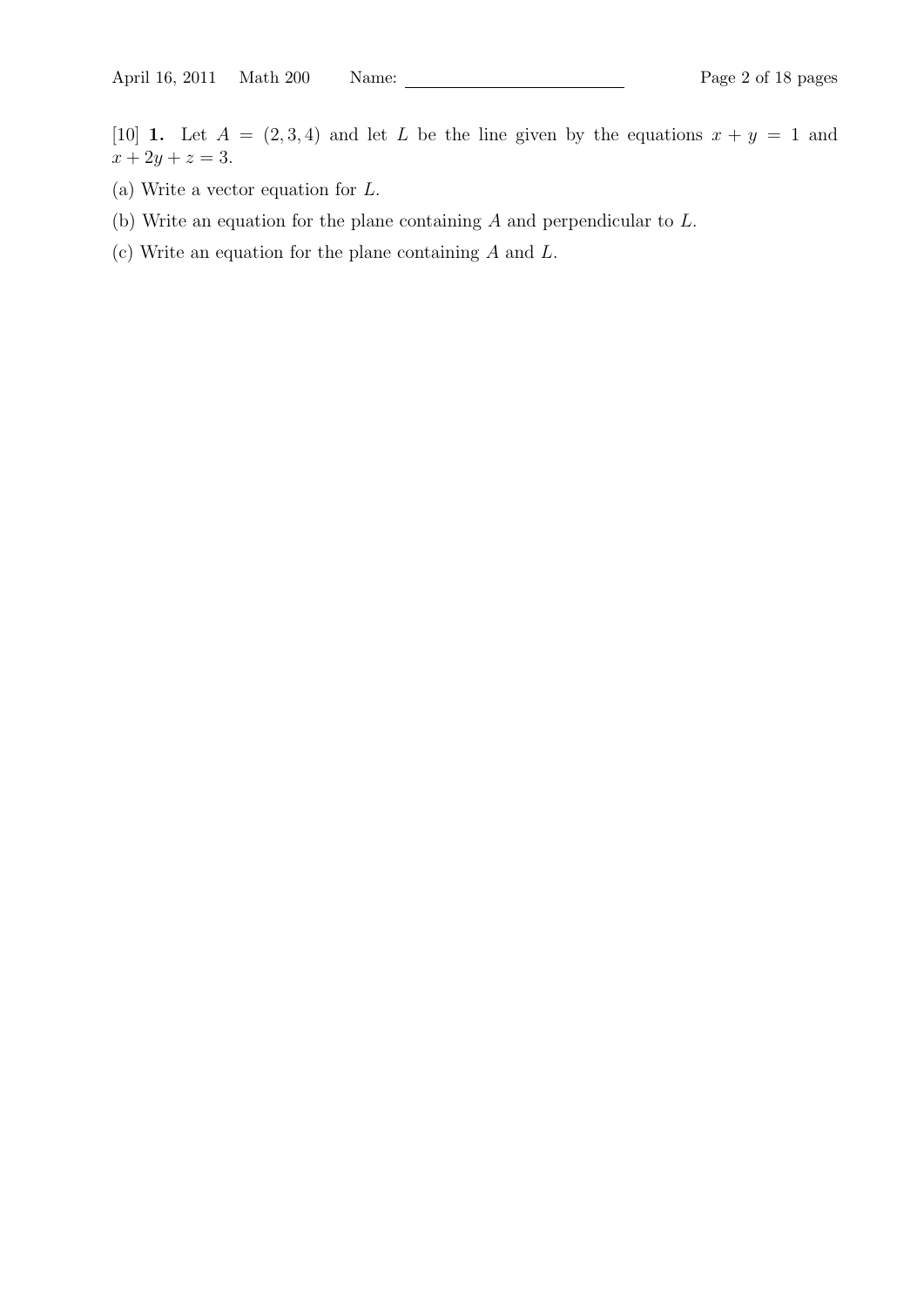April 16, 2011 Math 200 Name: Page 3 of 18 pages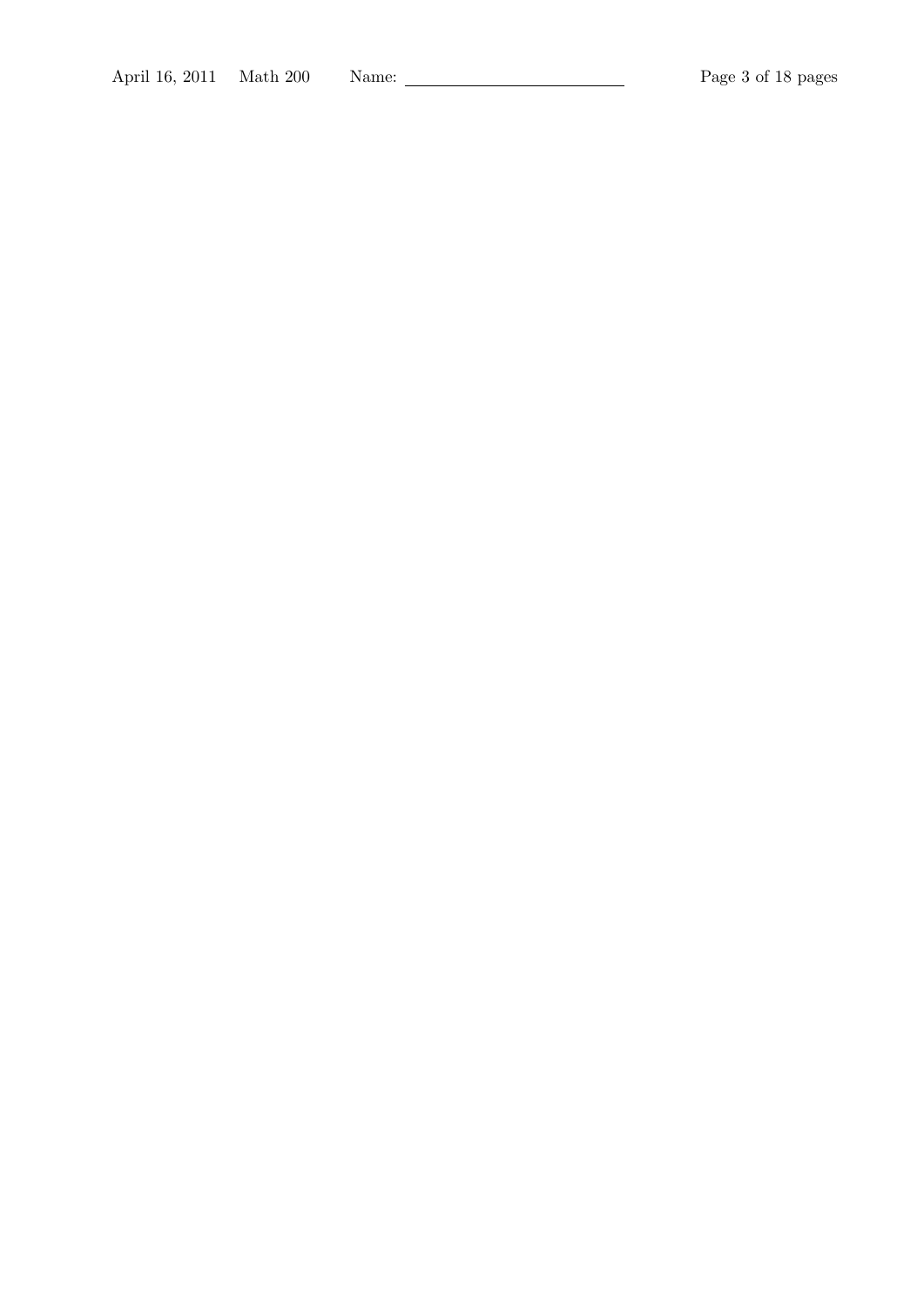[10] 2. According to van der Waal's equation, a gas satisfies the equation

$$
(pV^2 + 16)(V - 1) = TV^2,
$$

where  $p, V$  and  $T$  denote pressure, volume and temperature respectively. Suppose the gas is now at pressure 1, volume 2 and temperature 5. Find the approximate change in its volume if  $p$  is increased by .2 and  $T$  is increased by .3.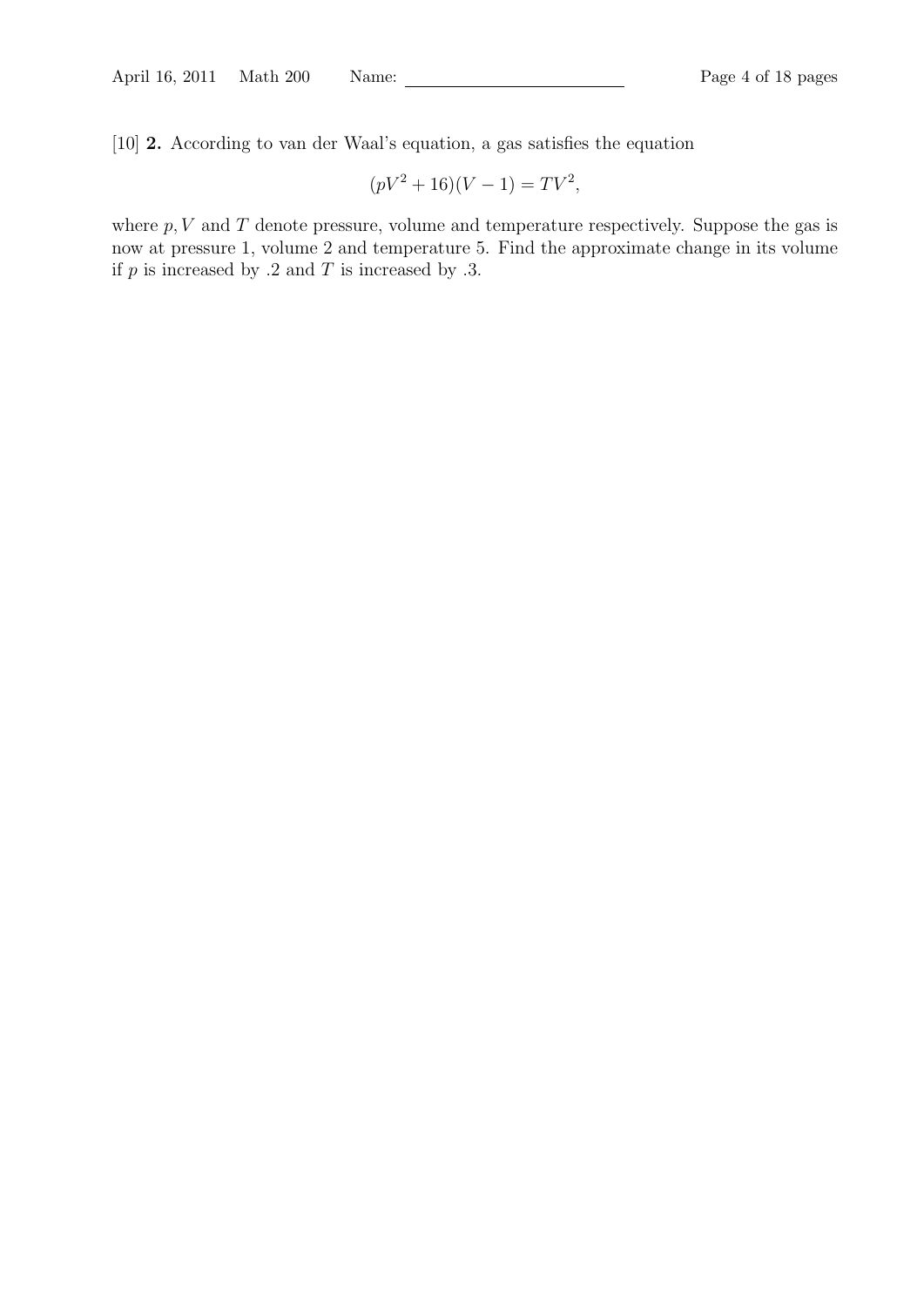April 16, 2011 Math 200 Name: Page 5 of 18 pages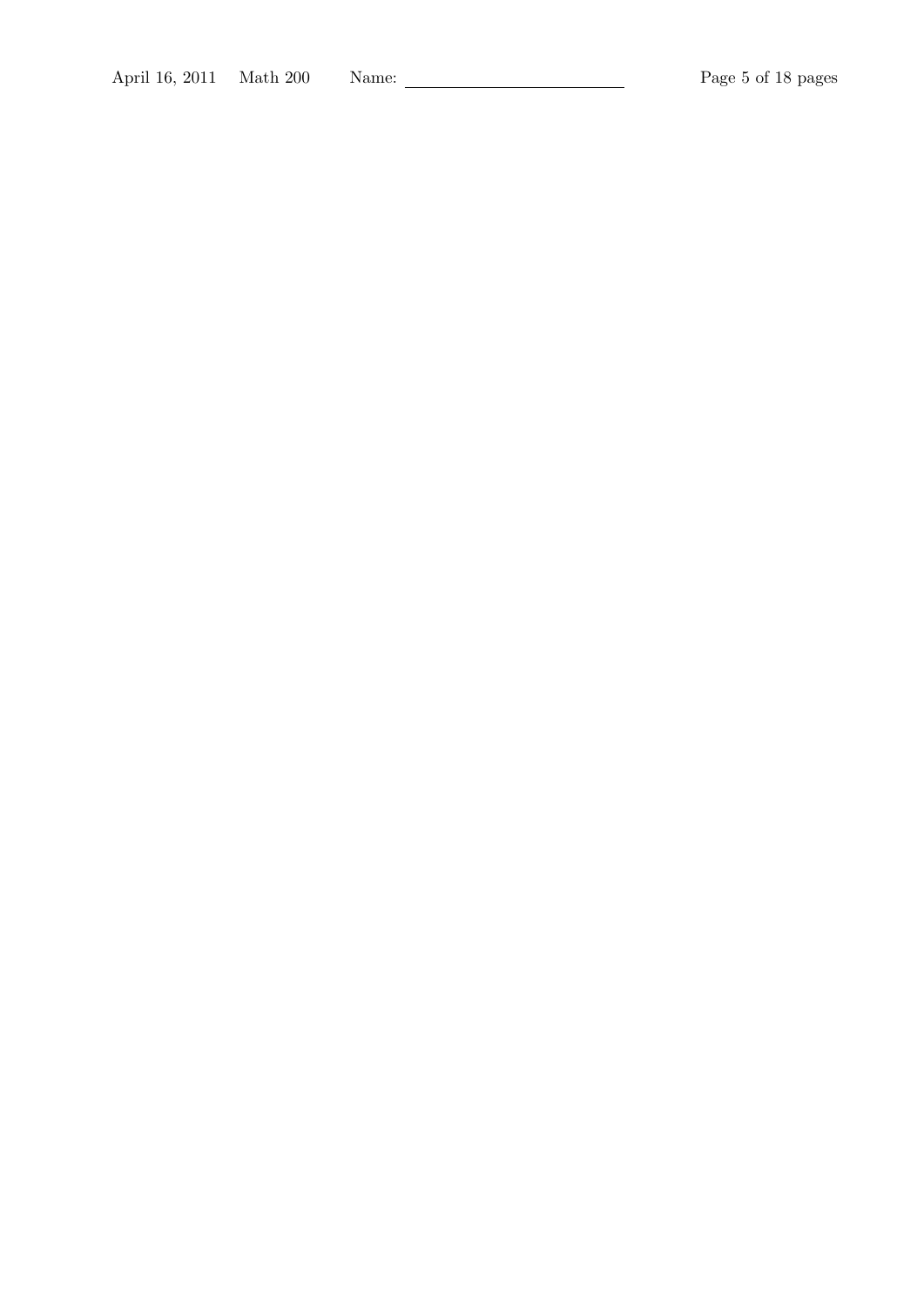[10] **3.** Suppose that  $w = f(xz, yz)$ , where f is a differentiable function. Show that

$$
x\frac{\partial w}{\partial x} + y\frac{\partial w}{\partial y} = z\frac{\partial w}{\partial z}.
$$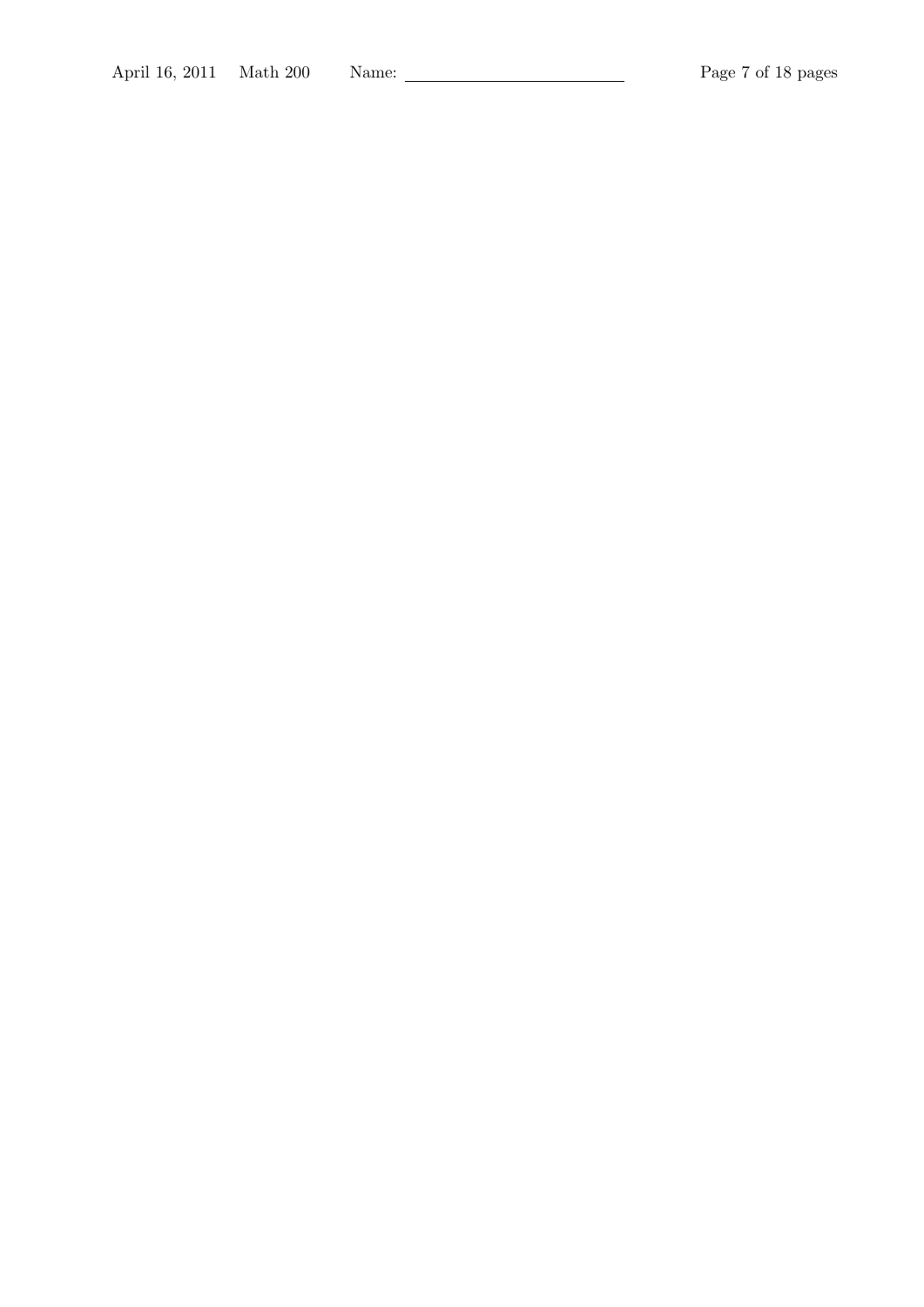[14] 4. Let

$$
f(x, y, z) = (2x + y)e^{-(x^2 + y^2 + z^2)},
$$
  

$$
g(x, y, z) = xz + y^2 + yz + z^2.
$$

(a) Find the gradients of  $f$  and  $g$  at  $(0,1,-1)$ .

(b) A bird at  $(0,1,-1)$  flies at speed 6 in the direction in which  $f(x, y, z)$  increases most rapidly. As it passes through  $(0,1,-1)$ , how quickly does  $g(x, y, z)$  appear (to the bird) to be changing?

(c) A bat at  $(0,1,-1)$  flies in the direction in which  $f(x, y, z)$  and  $g(x, y, z)$  do not change, but z increases. Find a vector in this direction.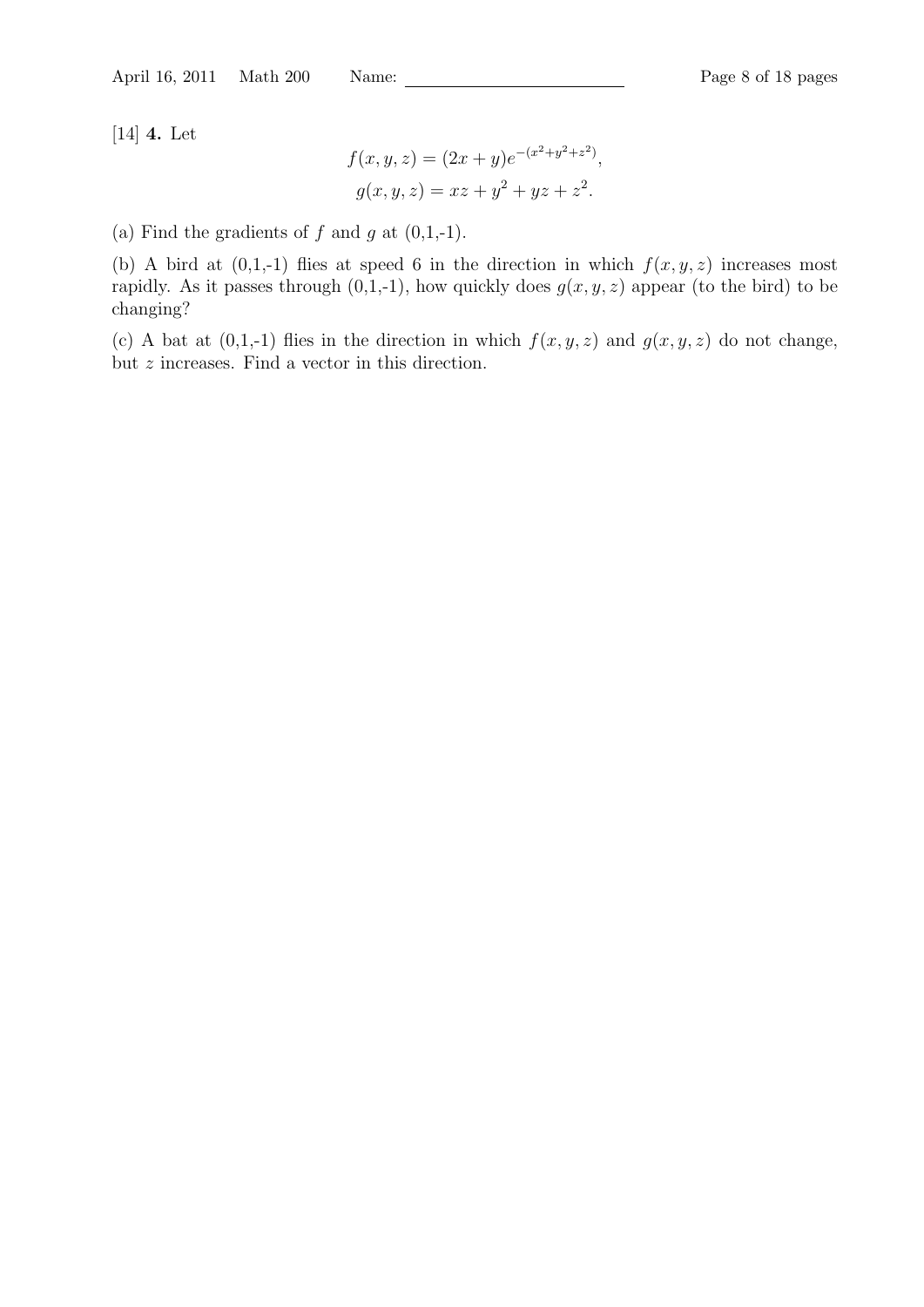April 16, 2011 Math 200 Name: Page 9 of 18 pages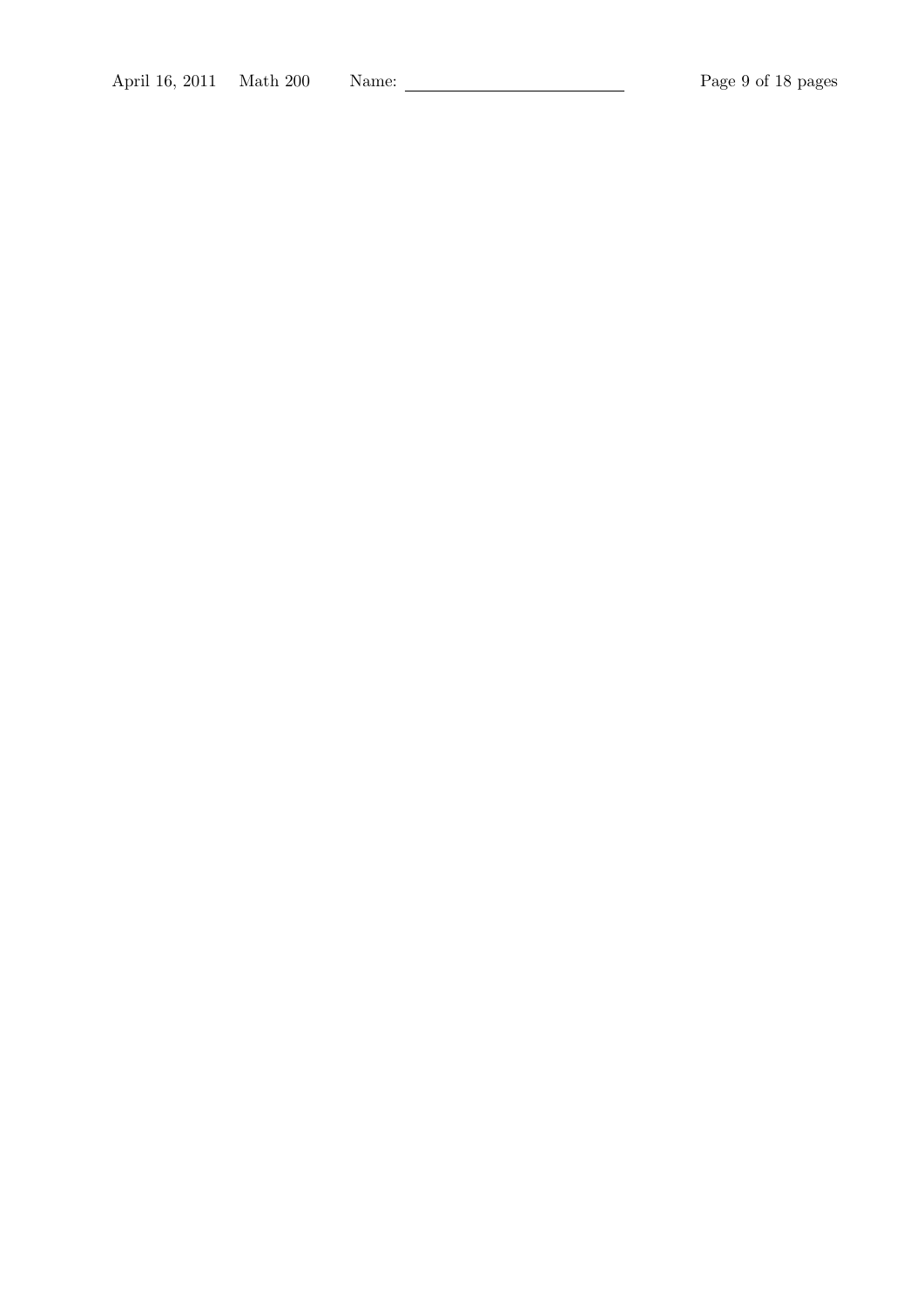[16] **5.** Let  $h(x, y) = y(4 - x^2 - y^2)$ .

(a) Find and classify the critical points of  $h(x, y)$  as local maxima, local minima or saddle points.

(b) Find the maximum and minimum values of  $h(x, y)$  on the disk  $x^2 + y^2 \leq 1$ .

(c) Find the maximum value of  $f(x, y, z) = xyz$ 

on the ellipsoid  $g(x, y, z) = x^2 + xy + y^2 + 3z^2 = 9$ .

Specify all points at which this maximum value occurs.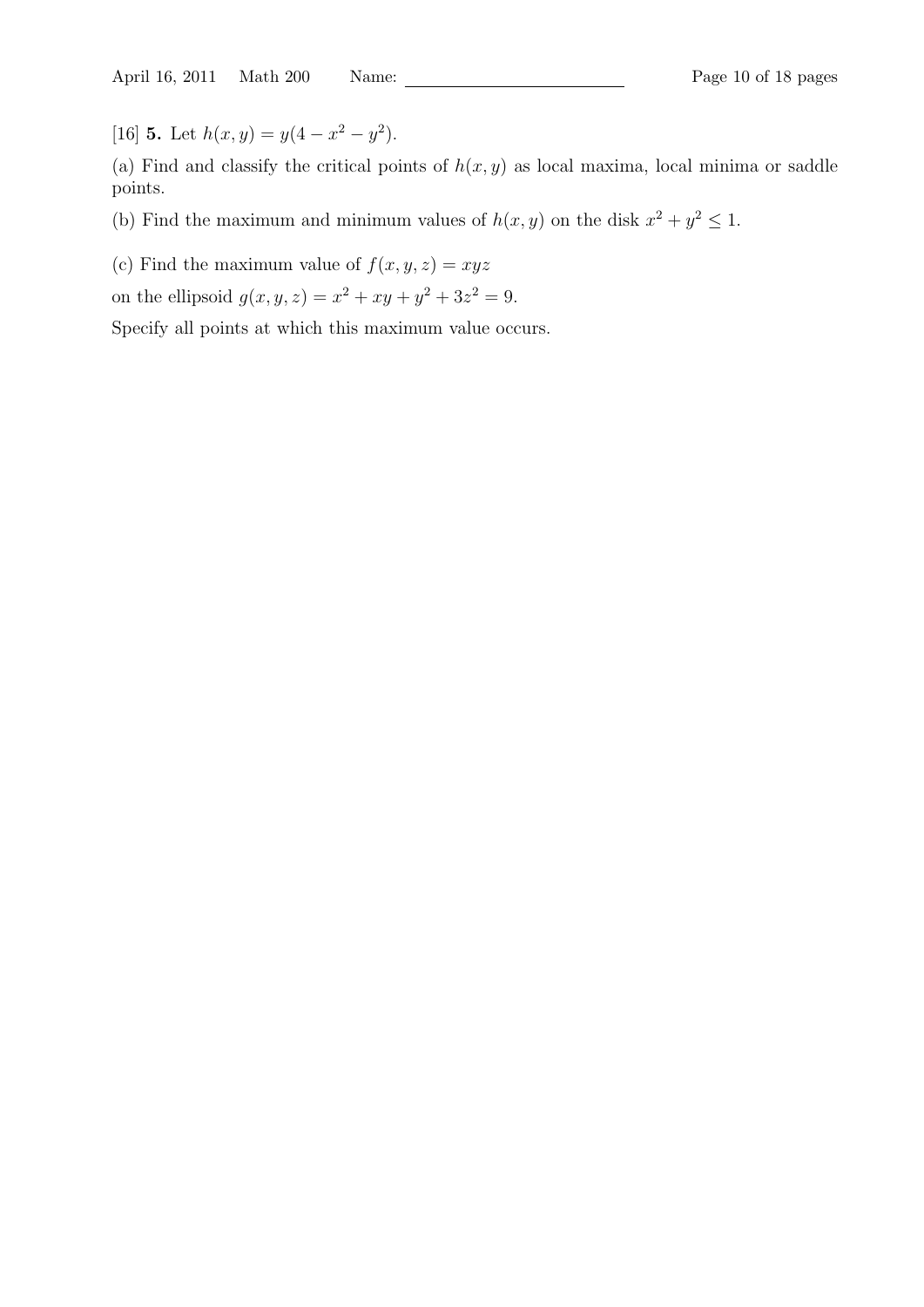April 16, 2011 Math 200 Name: Page 11 of 18 pages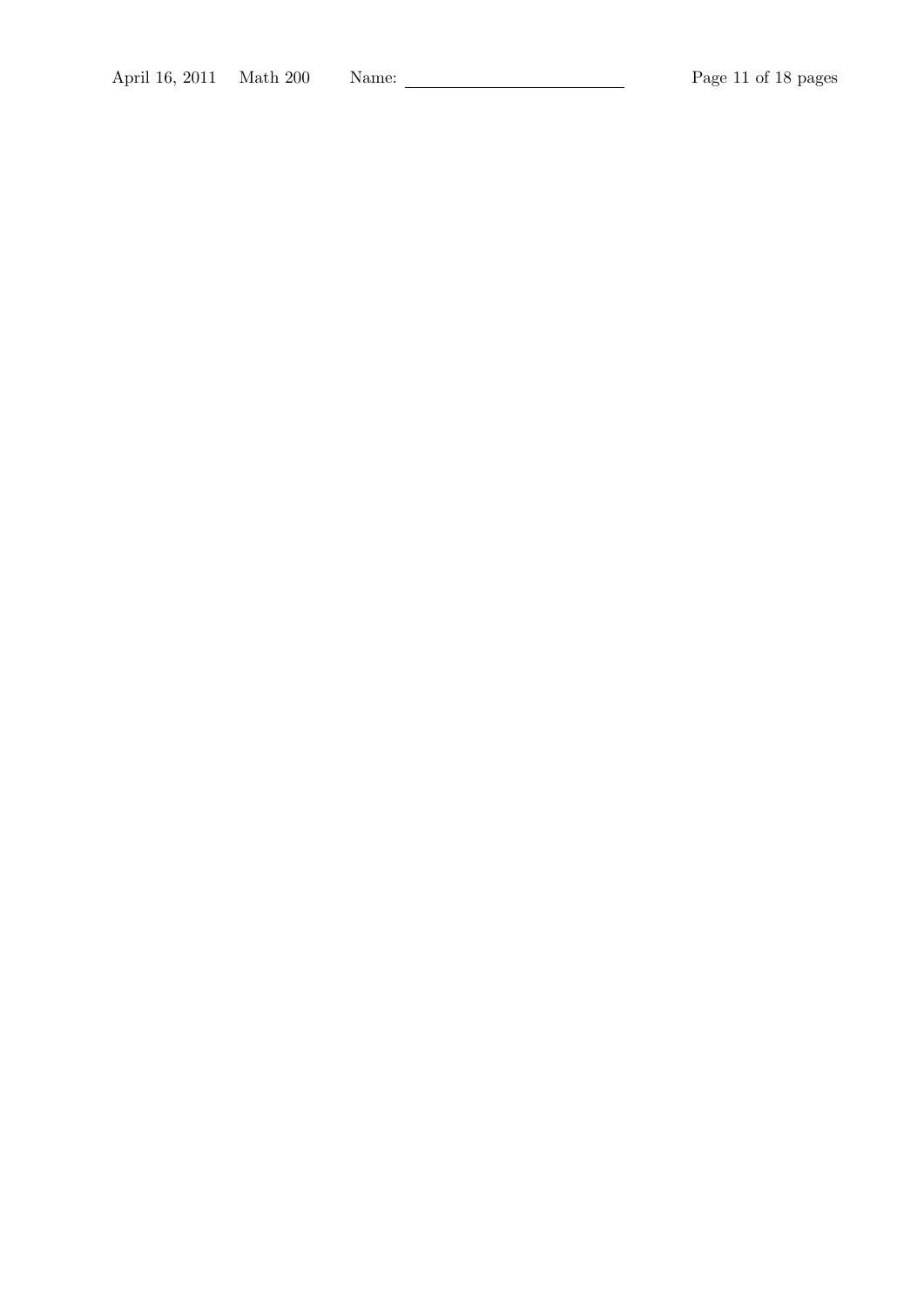April 16, 2011 Math 200 Name: Page 12 of 18 pages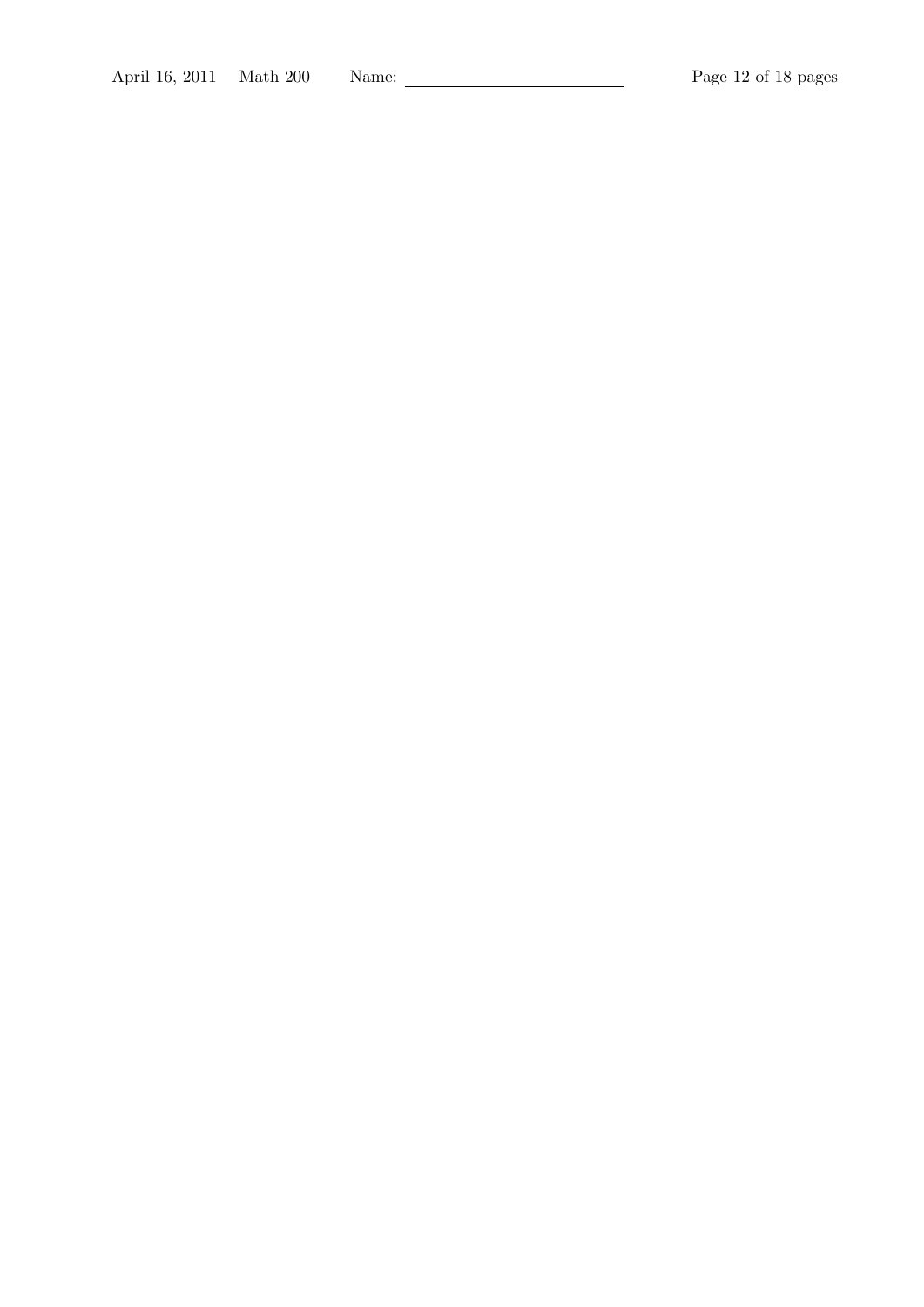[14] 6. Consider

$$
J = \int_0^{\sqrt{2}} \int_y^{\sqrt{4-y^2}} \frac{y}{x} e^{x^2 + y^2} dx dy.
$$

- (a) Sketch the region of integration.
- (b) Reverse the order of integration.
- $(c)$  Evaluate  $J$  by using polar coordinates.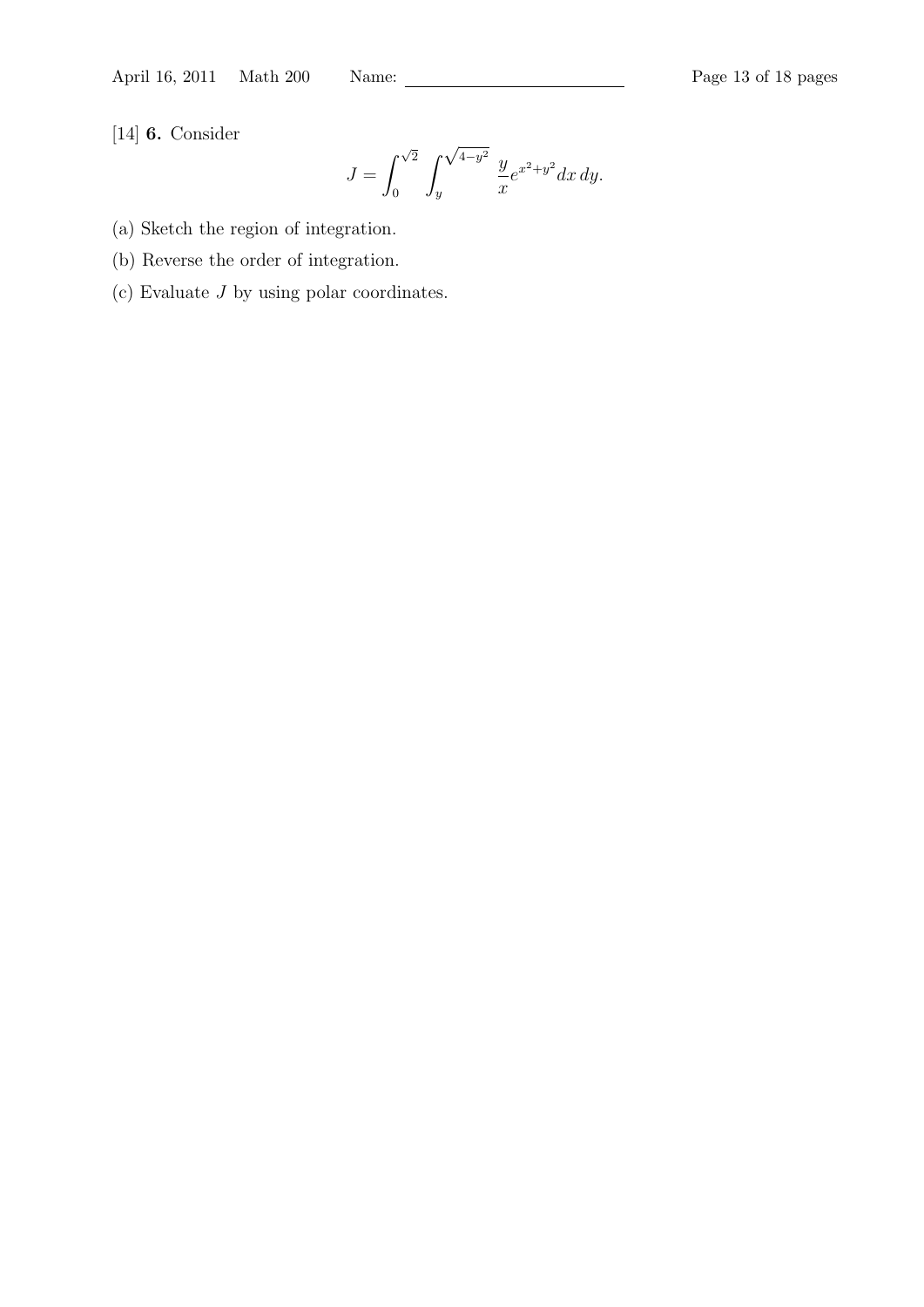April 16, 2011 Math 200 Name: Page 14 of 18 pages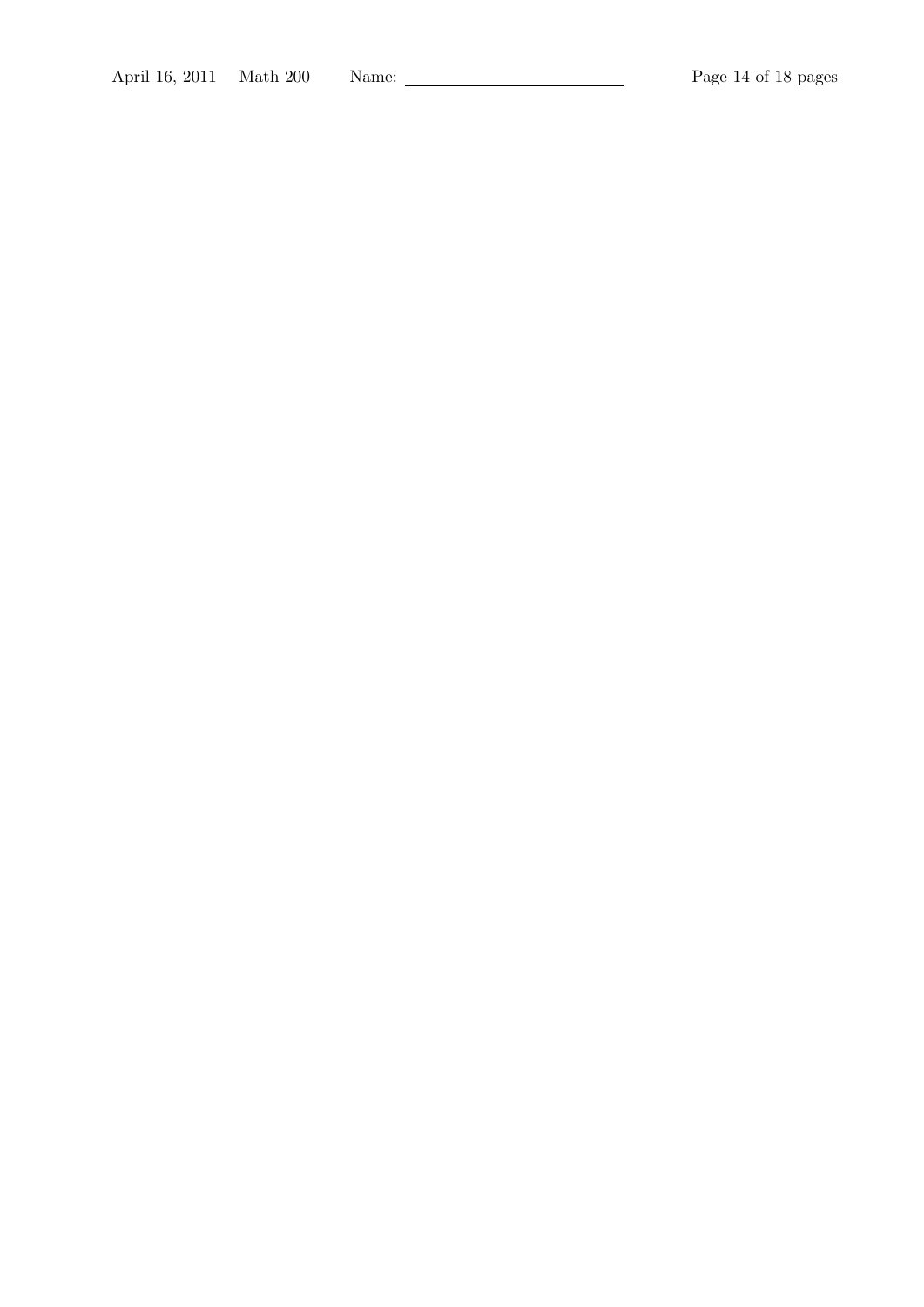[12] 7. Let E be the portion of the first octant which is above the plane  $z = x + y$  and below the plane  $z = 2$ . The density in E is  $\rho(x, y, z) = z$ . Find the mass of E.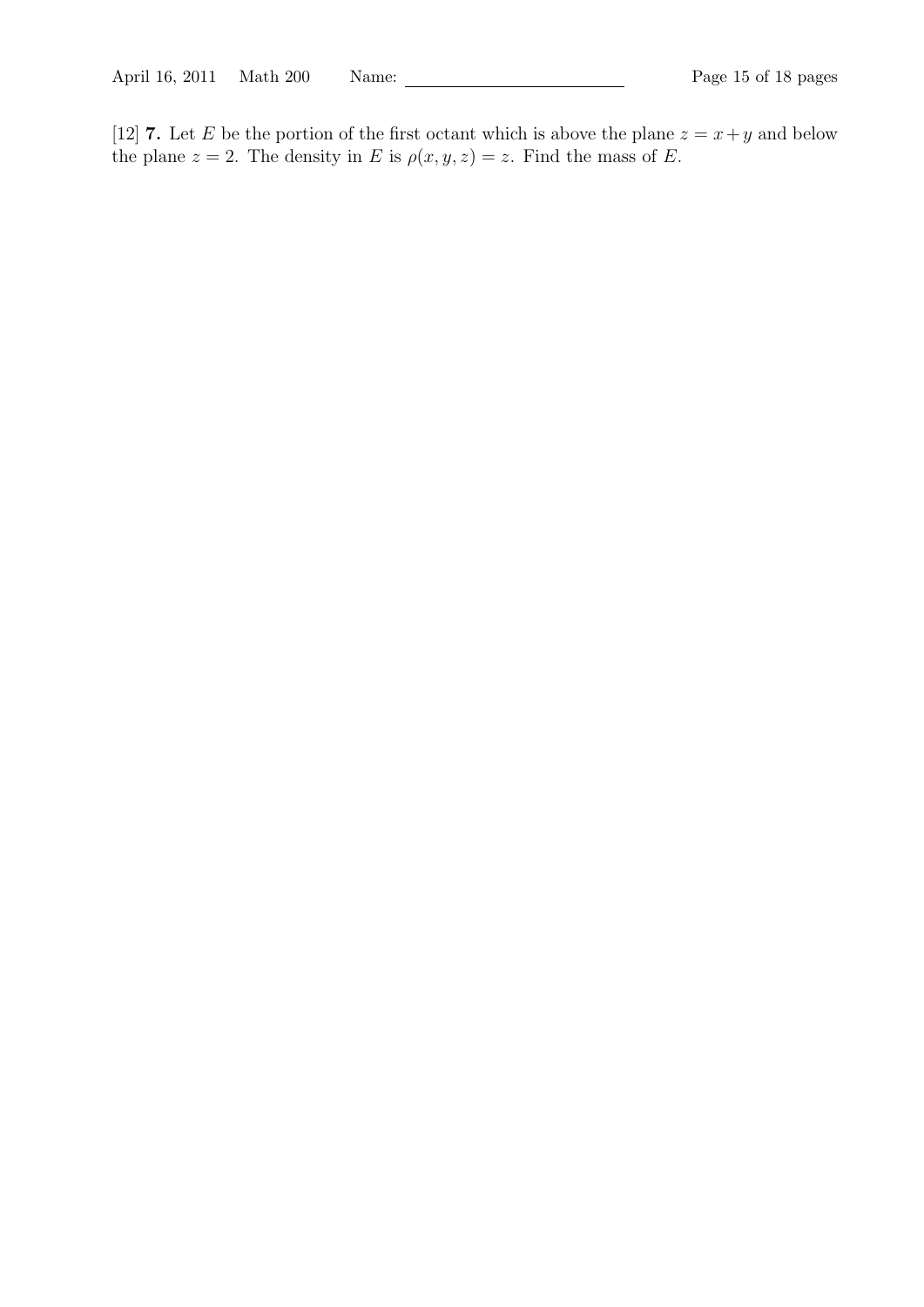April 16, 2011 Math 200 Name: Page 16 of 18 pages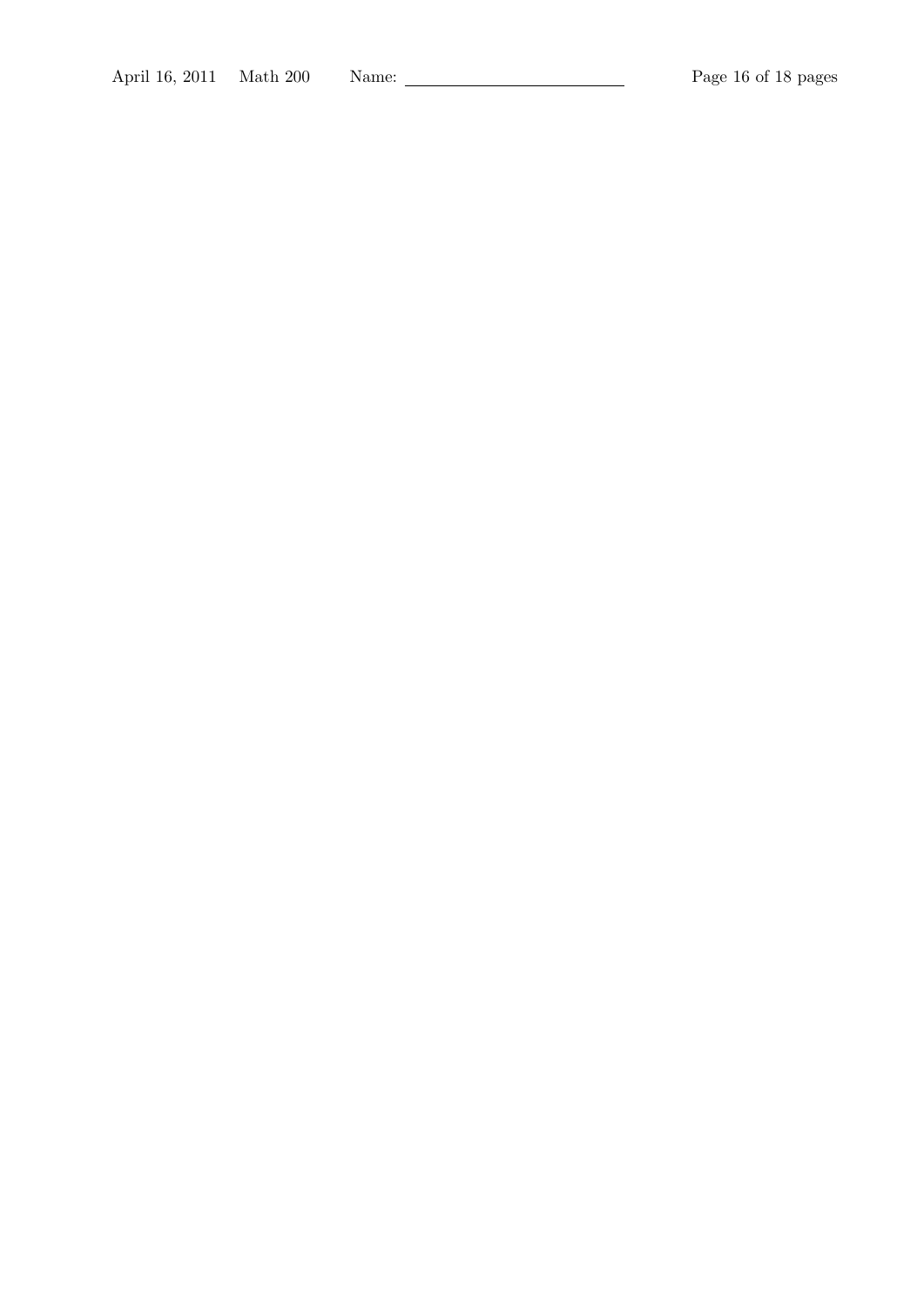[14] **8.** Let *E* be the "ice cream cone"  $x^2 + y^2 + z^2 \le 1$ ,  $x^2 + y^2 \le z^2$ ,  $z \ge 0$ . Consider

$$
J = \int \int \int_E \sqrt{x^2 + y^2 + z^2} dV.
$$

(a) Write  $J$  as an iterated integral, with limits, in cylindrical coordinates.

(b) Write J as an iterated integral, with limits, in spherical coordinates.

(c) Evaluate J.